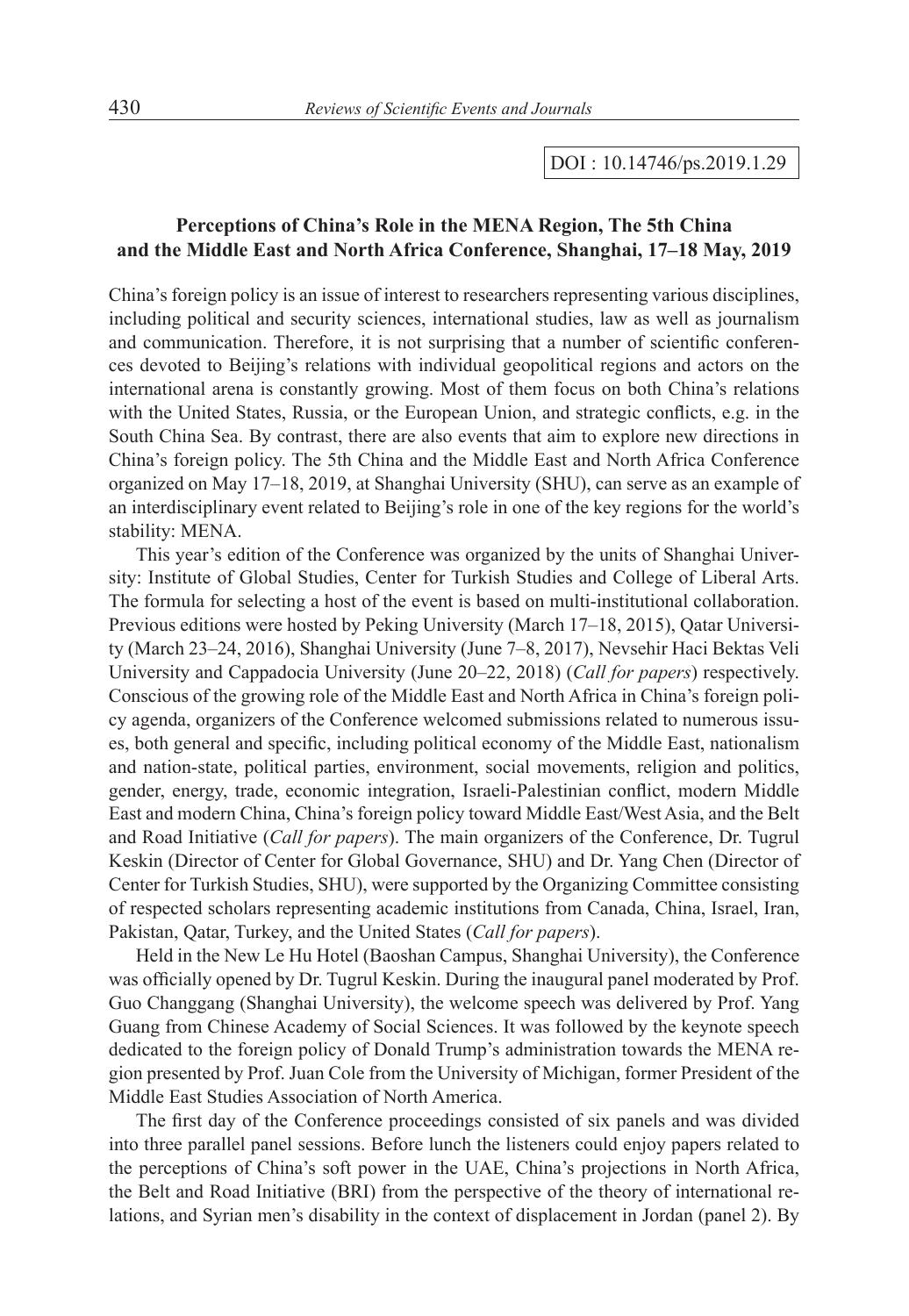contrast, panel 3 encompassed speeches devoted to Turkey and the Gulf in terms of the political-economic challenges of an unstable region, the role of Saudi Arabia in relations between Saudi Arabia and China, female religious activity, and BRI in expanding Beijing's ties with West Asia and North Africa. Some of the most interesting papers from the following panels included: "The 'Quandary of Made in China': Palestinian Globalisation from Below Under Occupation," "The Triple Pillar of Sino-Middle East Relations in the Age of Neoliberalism" (panel 4), "Trend of Turkish economic policy and the Sino-Turkish Economic Cooperation under the Presidential System", "China's 'Enmeshment' and the Middle East – a Theoretical Approach" (panel 5), "An analysis of China's Middle East Smart Power Strategy," "The Role of Infrastructure in the Middle East Economic Development and the Prospects of 'One Belt One Road'" (panel 6), "A Living Archive? Reflections on an Oral History Project with Palestinian Bedouin Women in the Naqab," and "China's Relations with Lebanon and Syria: a Comparative Analysis" (panel 7). Papers scheduled on the first day of proceedings were delivered by scholars representing universities with well-established traditions in the field in question, namely Chinese Academy of Social Sciences, Hamad bin Khalifa University, Harvard University, London School of Economics and Political Science, Middle East Technical University, Shanghai University, Texas Christian University, the University of Alberta, the University of California Santa Barbara, the University of Kassel, and the University of Sharjah.

The second day of the Conference consisted of nine panels. All of the presented papers were based on strong methodological foundations and reflected long-term research interests of the speakers. The ones that – according to the subjective opinion of the Author based on engagement and the questions provoked by the presentation – deserve recognition, were as follows:

- panel 8: "Turkish Foreign Policy and the Middle East: Opportunities and Challenges of Turkey in the Spiral of Power. Interests and Values," "Israel's Challenge of Stability in the Context of BRI's East Mediterranean Policies";
- panel 9: "China's Involvement in the Syrian Crisis: an Analysis of Beijing's UN Diplomacy," "Chinese Provinces as Foreign Policy Actors in the Middle East";
- panel 10: "Displacement of Global Power Balance: the China-USA-Iran Triangle as a Test Case";
- panel 11: "The Cyprus Question and the AKP Government (2002–2008)";
- panel 12: "The Dubai Silk Road Strategy: China's Evolving Role in the UAE's Development Trajectory", "China and the Reconstruction of Syria," "China's Energy Security Policy: from Malacca Dilemma to BRI";
- panel 13: "The Belt and Road Initiative and West Asia: Significance of Turkey-Iran Alliance," "A Geopolitical-Economic Perspective into the BRICS' Rise in Africa";
- panel 14: "The Changing Relationship between China and Russia in the Middle East";
- panel 15: "Importance of Youth, Entrepreneurship and Innovation on the Road and Belt Initiative".

Polish academic institutions were represented by scholars from Nicolaus Copernicus University in Toruń and the University of Economics in Cracow, that is Dr. Magdalena Lewicka, Michał Dahl (panel 10, "Failed Strategy and Its Consequences: the Legacy of Barack Obama's Presidency in the Middle East") and Dr. Dobrosława Wiktor-Mach (panel 11, "Environmental Justice in Turkey: Conflicts and Responses") respectively. Similarly to the first day of the Conference, on May 18, all the papers were given by respected scholars affiliated with